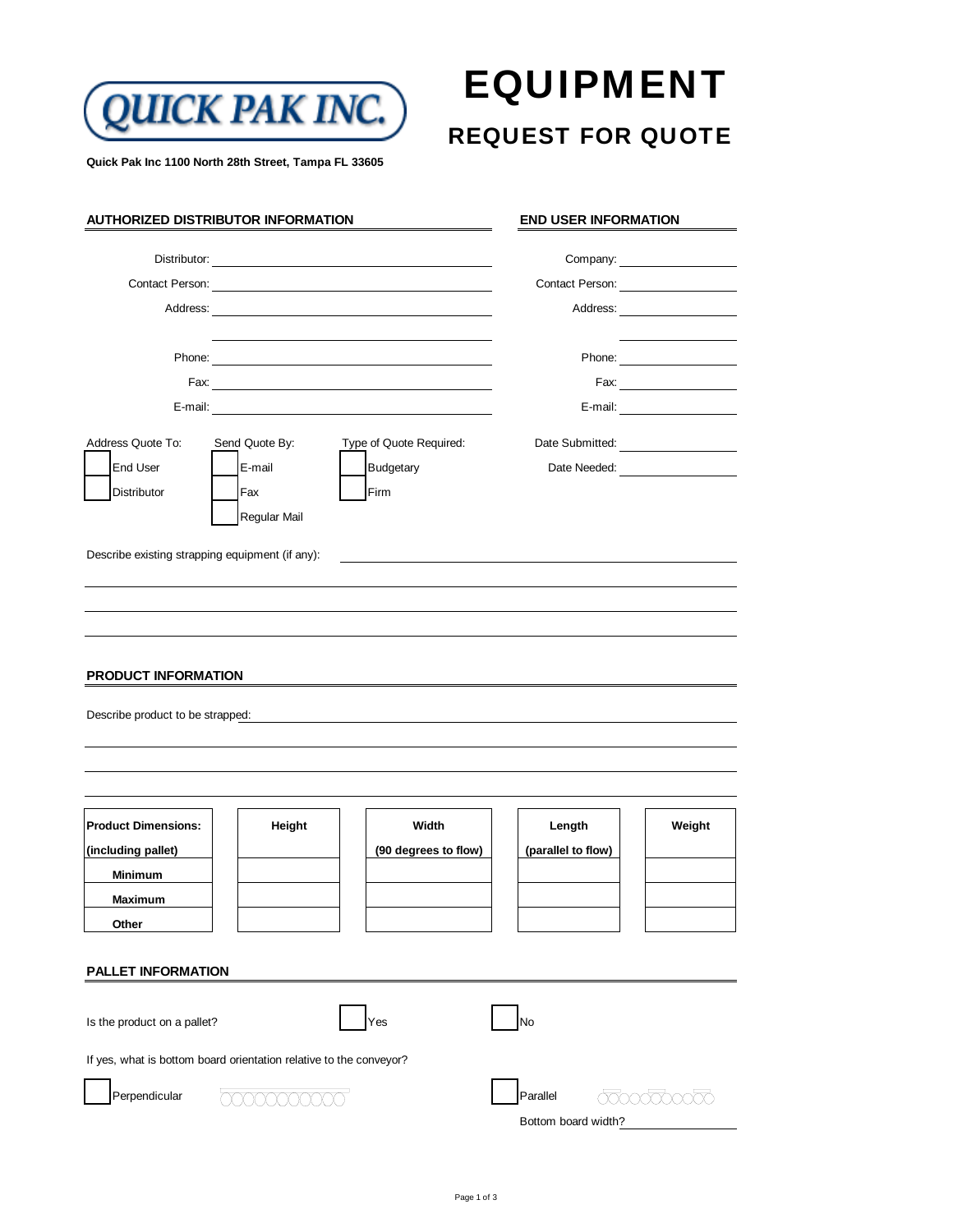

**Quick Pak Inc 1100 North 28th Street, Tampa FL 33605**

# EQUIPMENT

### REQUEST FOR QUOTE

| <b>Specify Pallet Type:</b>                                                |                                                                    |                                       |             |
|----------------------------------------------------------------------------|--------------------------------------------------------------------|---------------------------------------|-------------|
| Two-way                                                                    |                                                                    | Single wing (shown)<br>Double wing    |             |
| Four-way (GMA)                                                             |                                                                    | Postal                                |             |
| Plastic 4 -way<br>Solid Deck & Base                                        |                                                                    | Dimensions<br>$L =$<br>$A =$<br>$B =$ | B<br>B<br>W |
| Other (please sketch)                                                      |                                                                    | $W =$<br>$C =$<br>$D =$               | n<br>D      |
|                                                                            | If strapping though pallet void, specify void opening height:      | $h =$                                 | h<br>₽      |
| <b>CONVEYOR INFORMATION</b>                                                |                                                                    |                                       |             |
| Is existing conveyor equipment being used?<br>Yes<br>If yes, specify type: | Powered<br>No                                                      | Non-powered (gravity)                 |             |
| Yes<br>If yes, specify type:                                               | Is conveyor equipment being supplied by Polychem?<br>Powered<br>No | Non-powered (gravity)                 |             |
| Conveyor Dimensions:                                                       | Height (Top of Rollers):<br>Useable width:                         | Roller Diameter:<br>Roller Spacing:   |             |

Overall Width: Chemical Midth: Chemical Midth: Chemical Midth: Chemical Midth: Other: Chemical Midth: Other: Chemical Midth: Chemical Midth: Chemical Midth: Chemical Midth: Chemical Midth: Chemical Midth: Chemical Midth: C